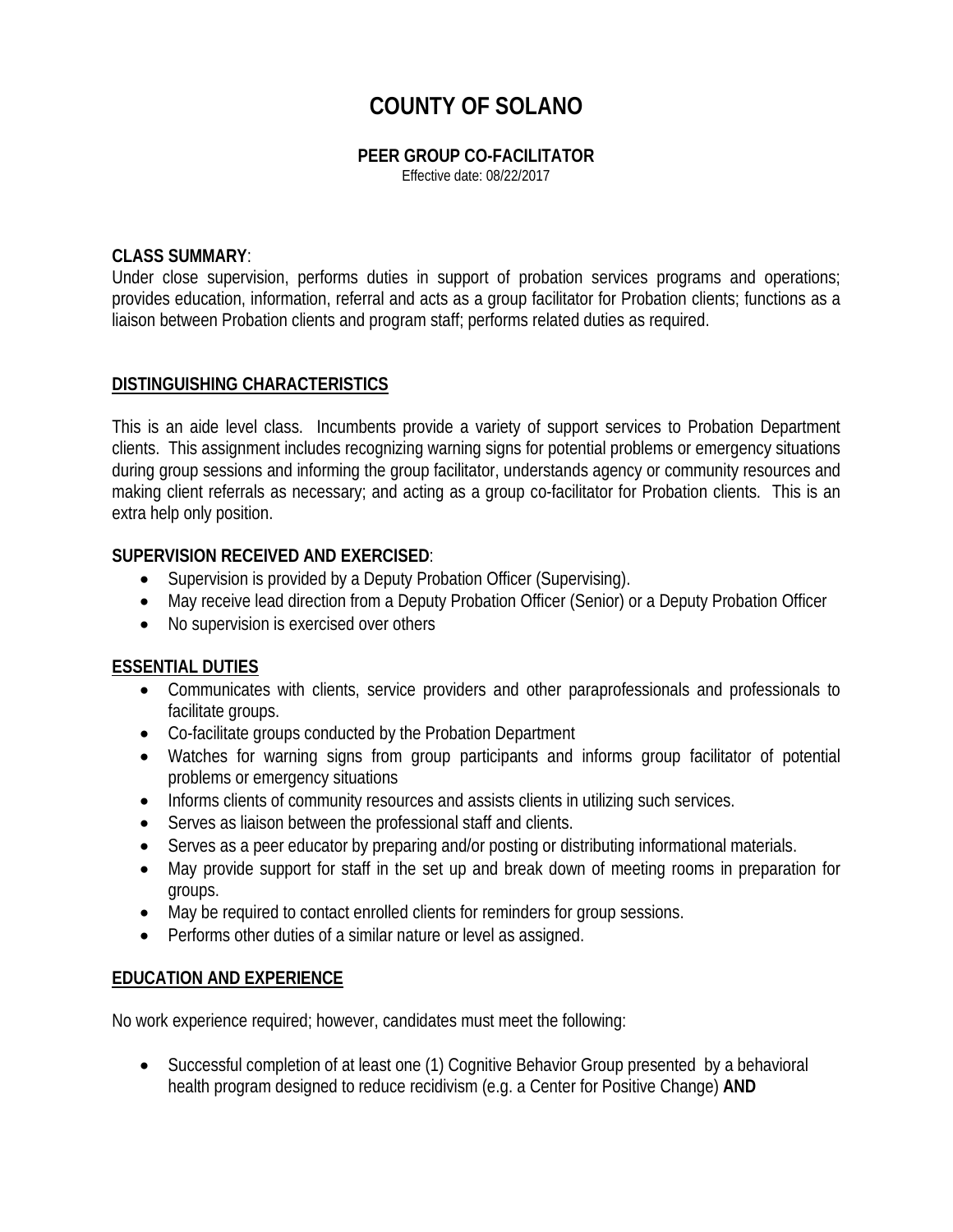County of Solano County Peer Group Co-Facilitator

- Successful completion of the Courage to Change Interactive Journaling Series, or similar program, presented by a behavioral health program designed to reduce recidivism (e.g. a Center for Positive Change), **AND**
- Current or former client of a behavioral health program designed to reduce recidivism (e.g. a Center for Positive Change)

**Language Proficiency:** Some positions may require bilingual skills.

# **REQUIRED KNOWLEDGE, SKILLS AND ABILITIES:**

## **Knowledge of:**

- Purposes of Probation Services Groups
- Competent understanding of both oral and written standard English.

# **Skill and/or Ability to:**

- Learn program rules, regulations, procedures and services.
- Ability to co-facilitate group sessions with Probation Department clients
- Perform routine support services tasks and standard support work.
- Develop skills to recognize specific indications of need for various services.
- Work with and speak to various cultural and ethnic individuals and groups in a tactful and effective manner
- Establish and maintain effective working relationships with those contacted in the performance of required duties
- Use or learn to use basic office equipment to include computers and copiers

# **PHYSICAL REQUIREMENTS**:

- Mobility and Dexterity: Positions in this class typically require stooping, kneeling, reaching, occasional standing, occasional walking, pushing, pulling, fingering, grasping, feeling (i.e. sense of touch), and repetitive motion.
- Lifting, Carrying, Pushing and Pulling -- Employees in this class exert up to 10 pounds of force occasionally and/or a negligible amount of force frequently or constantly to lift, carry, push, pull or otherwise move objects.
- Hearing/Talking: Positions in this class require the employee to perceive the nature of sounds at normal speaking levels with or without correction, and have the ability to receive detailed information through oral communication. Positions in this class require the employee to express or exchange ideas by means of the spoken word.